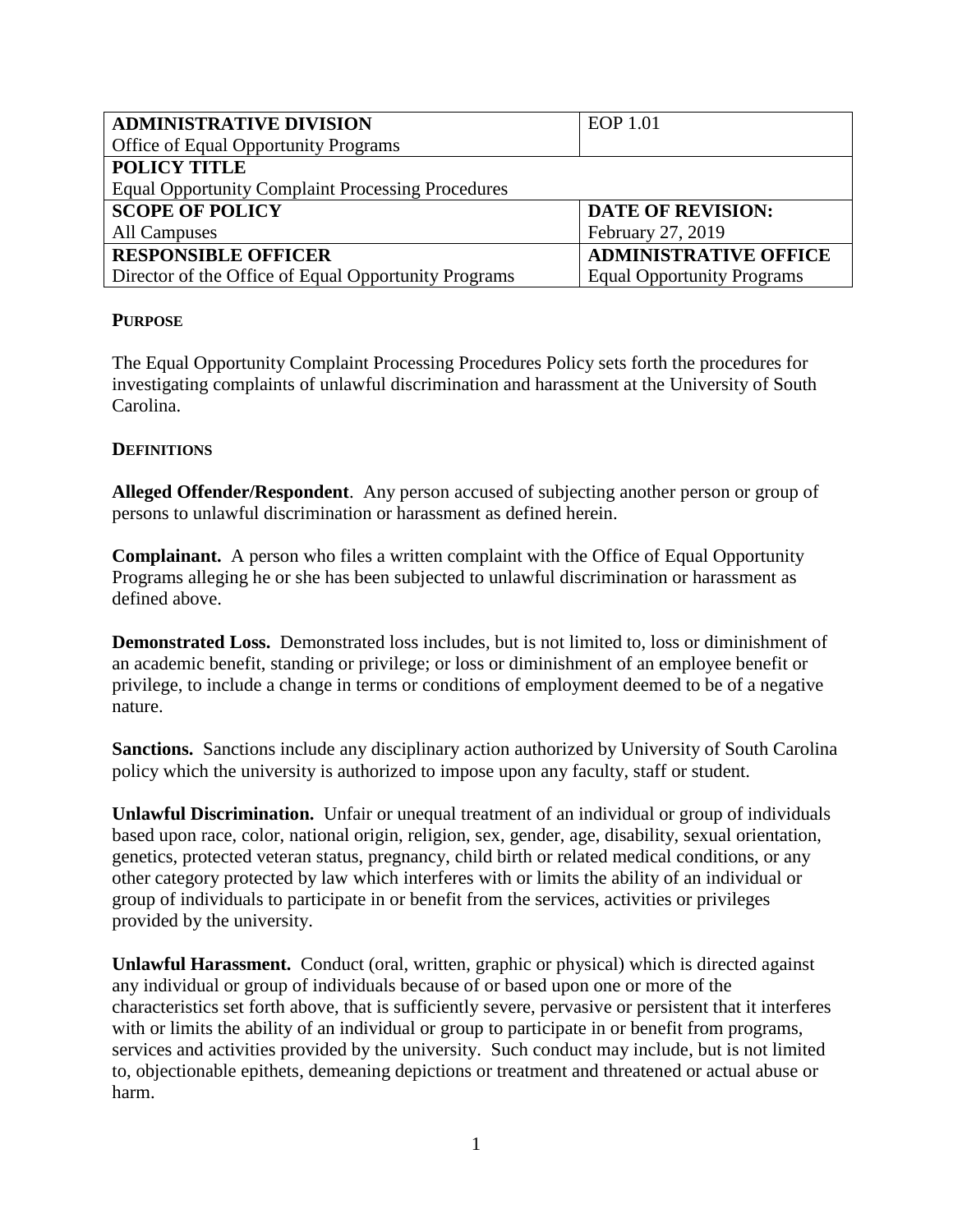"**Work day**" or "**university work day**" includes any day the university is open and is conducting normal administrative and/or academic activities, excluding federal, state, or university holidays, Saturdays, Sundays, and any day the university is closed because of declared emergencies or weather conditions.

# **POLICY STATEMENT**

The Office of Equal Opportunity Programs (hereinafter referred to as EOP Office) was established by the President of the university to provide equal opportunity and affirmative action in education and employment for all persons regardless of race, color, national origin, religion, sex, gender, age, disability, sexual orientation, genetics, protected veteran status, pregnancy, child birth or related medical conditions, or any other category protected by law. The EOP Office is also charged with investigating complaints of unlawful discrimination or harassment based upon race, color, national origin, religion, sex, gender, age, disability, sexual orientation, genetics, protected veteran status, pregnancy, child birth or related medical conditions, or any other category protected by law. Unless otherwise indicated herein, the procedures set forth herein shall govern the investigation of such complaints filed with the EOP Office.

To the extent the provisions of this policy are inconsistent with the provisions of university policy [EOP Policy 1.05 Sexual Misconduct, Intimate Partner Violence and Stalking](http://www.sc.edu/policies/ppm/eop105.pdf) or [STAF](http://www.sc.edu/policies/ppm/staf624.pdf)  [6.24 Student Non-Discrimination and Non-Harassment Policy,](http://www.sc.edu/policies/ppm/staf624.pdf) the provisions of EOP 1.05 or STAF 6.24, if applicable, shall control in cases on the USC Columbia campus in which both the complainant and the respondent are students.

# **A. Sanctions/Disciplinary Action**

Persons found to be in violation of the university's anti-discrimination or harassment policies will be subject to disciplinary action, which may include, but is not limited to, oral or written warnings, reprimands, suspension, transfer, demotion or separation from the institution, (to include revocation of tenure procedures if applicable).

### **B. Remedy for Demonstrated Loss**

If the Complainant can demonstrate that he/she has suffered a loss because of unlawful discrimination or harassment, a remedy may be recommended. The objective is to restore the complainant to his/her status before occurrence of the unlawful harassment or discrimination. A remedy may consist of a reassignment, transfer, letter of apology, or other appropriate action.

### **C. Record Keeping**

- 1. While a complaint is being investigated all documentary evidence regarding the complaint must be maintained in the confidential files of the investigator(s) handling the complaint.
- 2. After final resolution of the complaint within the university system, all records regarding the complaint must be maintained in the confidential files of the EOP Office.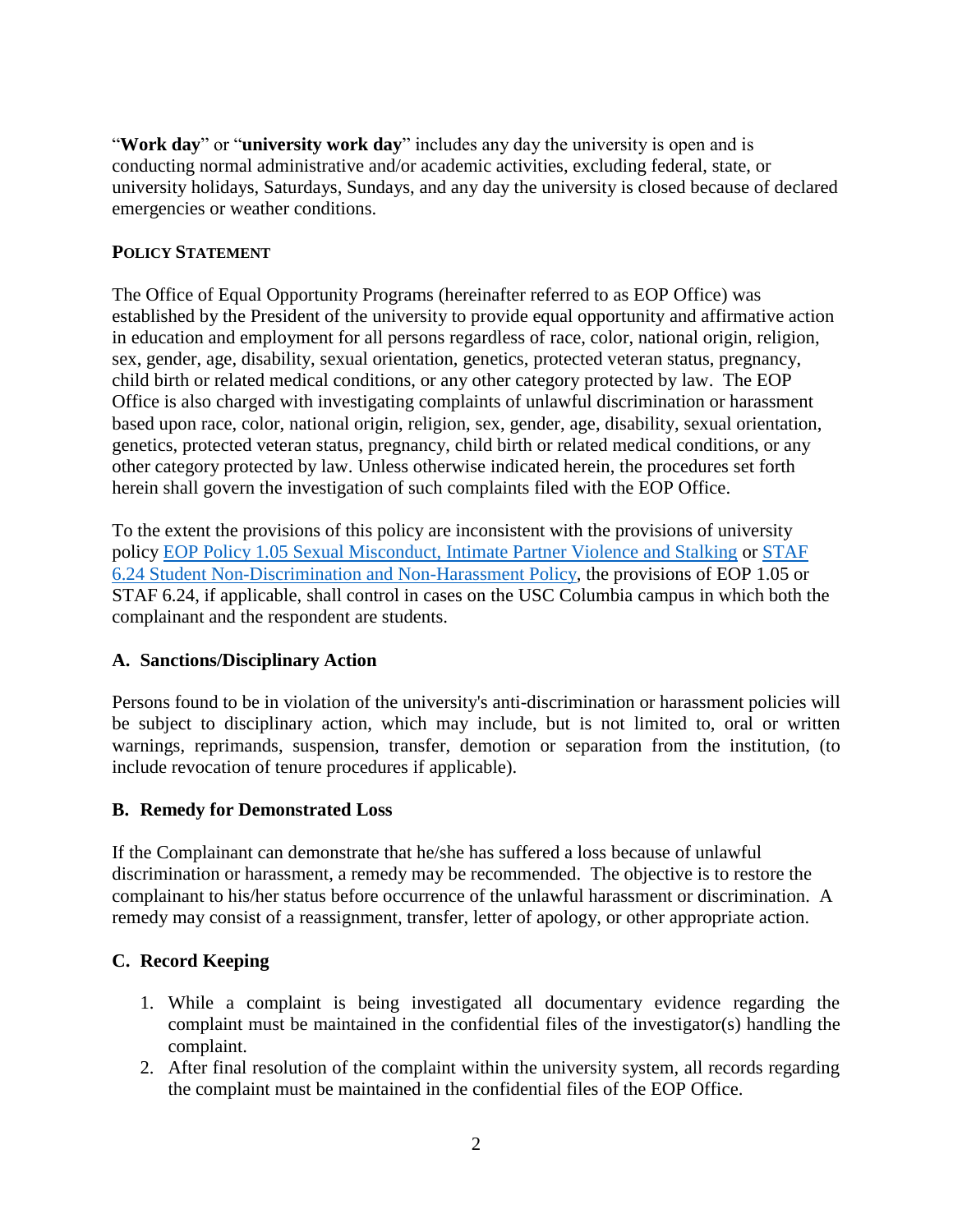3. Access to these confidential records shall be on a need to know basis only. Persons who may access these records include: the President of the university, Executive Vice President for Academic Affairs and Provost, chancellor, Office of the General Counsel, Vice President for Human Resources and/or campus personnel director, Vice President for Student Affairs or equivalent campus student affairs official, dean and any other designated official deemed appropriate by the President, or the director of the EOP Office.

#### **D. Non-retaliation**

It is a violation of University of South Carolina policy for any person to retaliate, intimidate or take reprisals against a person who files a complaint, testifies, assists or participates in any manner in the investigation/resolution of a complaint of unlawful discrimination or harassment. Appropriate sanctions/disciplinary actions shall be taken against any person who is found to have violated this policy.

#### **PROCEDURES**

### **A. Pre-Complaint Review**

- 1. An individual (student, faculty, staff member, applicant, or any other person) may file a complaint or seek information about unlawful discrimination or harassment at the University of South Carolina based on race, color, national origin, religion, sex, gender, age, disability, sexual orientation, genetics, veteran status, pregnancy, child birth or related medical conditions, or any other category protected by law. Information may be requested from, and complaints may be filed with, the EOP Office. Inquiries may be made by telephone, in person or in writing.
- 2. Pre-complaint review provides an individual an opportunity to discuss confidentially the specifics of his/her complaint and to receive guidance and information about the administrative procedures followed by the EOP Office.
- 3. It is not necessary for an individual to reveal his or her identity in seeking information about filing a discrimination or harassment complaint.
- 4. Requests for anonymity or confidentiality may limit the extent to which the university may be able to respond to the complaint. However, the EOP investigator receiving such complaint may, depending on the seriousness of the incident described, bring the complaint to the attention of the Office of the General Counsel or other appropriate university officials.
- 5. A faculty, staff member or student who is made aware of an incident of unlawful discrimination or harassment shall immediately refer the person(s) subjected to such discrimination or harassment to the EOP Office, unless the incident is one addressed by university policy regarding sexual assault, or interpersonal violence, such as (relationship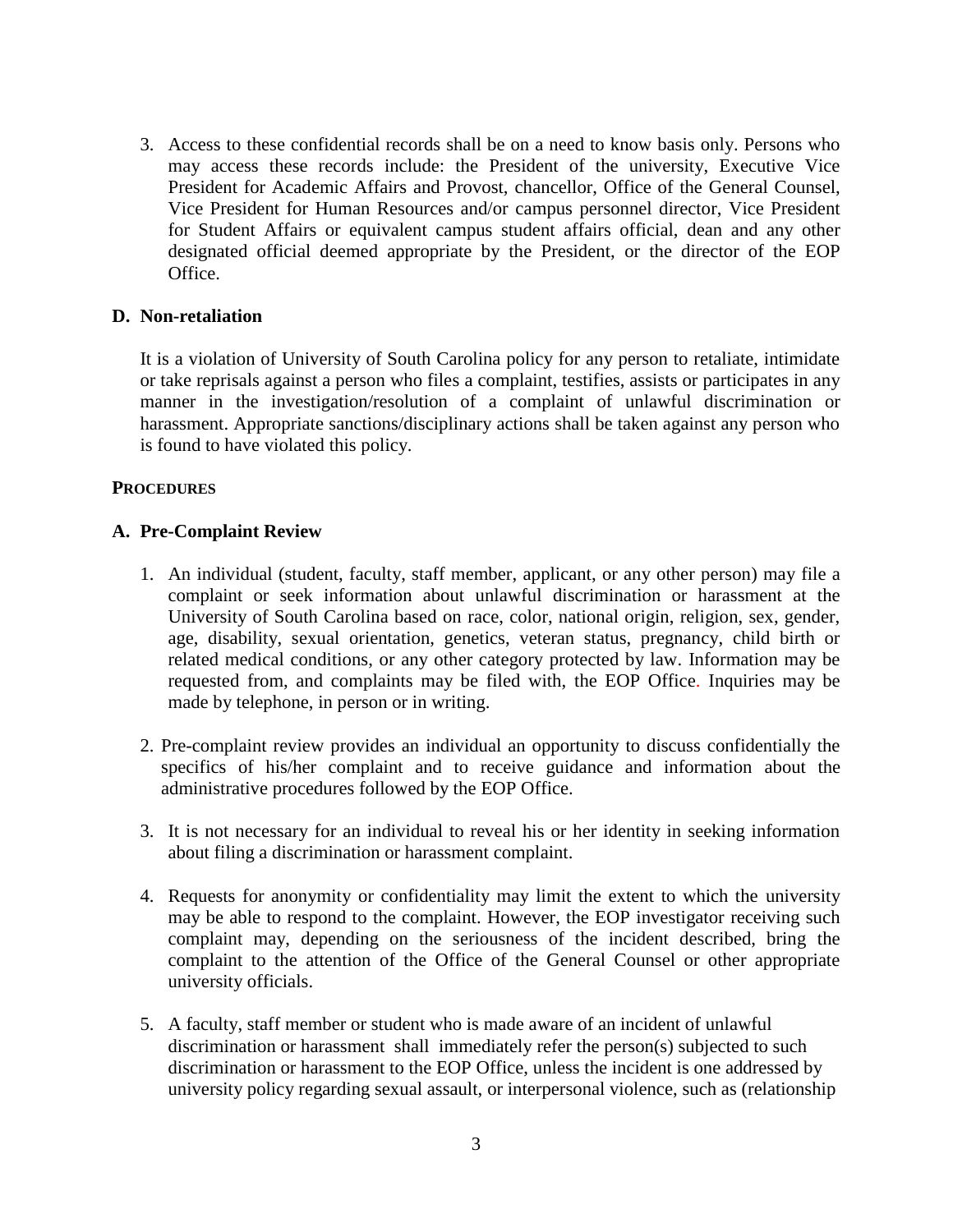violence, stalking or harassment) and the person to whom the incident is disclosed is a "Confidential Source", as defined in policy [EOP Policy 1.05 Sexual Misconduct, Intimate](http://www.sc.edu/policies/ppm/eop105.pdf)  [Partner Violence and Stalking.](http://www.sc.edu/policies/ppm/eop105.pdf)

- 6. The EOP Office may advise whether a complaint warrants an attempt at informal resolution. In some cases, a formal investigation may be appropriate such as in cases involving sexual assaults, or which involve violence or threats of violence.
- 7. After receiving information or pre-complaint counseling from the EOP Office, an individual may:
	- a. choose not to pursue a complaint; or
	- b. pursue informal resolution.
	- c. proceed with a formal complaint of unlawful discrimination or harassment through the EOP Office.

### **B. Informal Resolution Process**

- 1. Informal complaint resolution focuses on conciliation; however, disciplinary action, including an oral or written warning may be issued if warranted. The aim of informal resolution is to ensure that the discriminatory behavior ceases and that the matter is resolved promptly at the lowest possible level.
- 2. For a complaint to be mediated, the complainant and the alleged offender must agree. If the complaint is mediated by the EOP Office, the EOP Office shall prepare a settlement agreement. Any settlement agreement prepared pursuant to the provisions of this paragraph will be filed in the EOP Office permanent files.
- 3. The settlement agreement must:
	- a. be voluntary and in writing;
	- b. be signed by both parties;
	- c. contain a provision indicating the party against whom the complaint was made gives assurances that the offensive behavior will stop and will not be repeated, and that no retaliation will be taken against the complainant;
	- d. contain any other provision the EOP Office deems necessary to insure full compliance with this policy;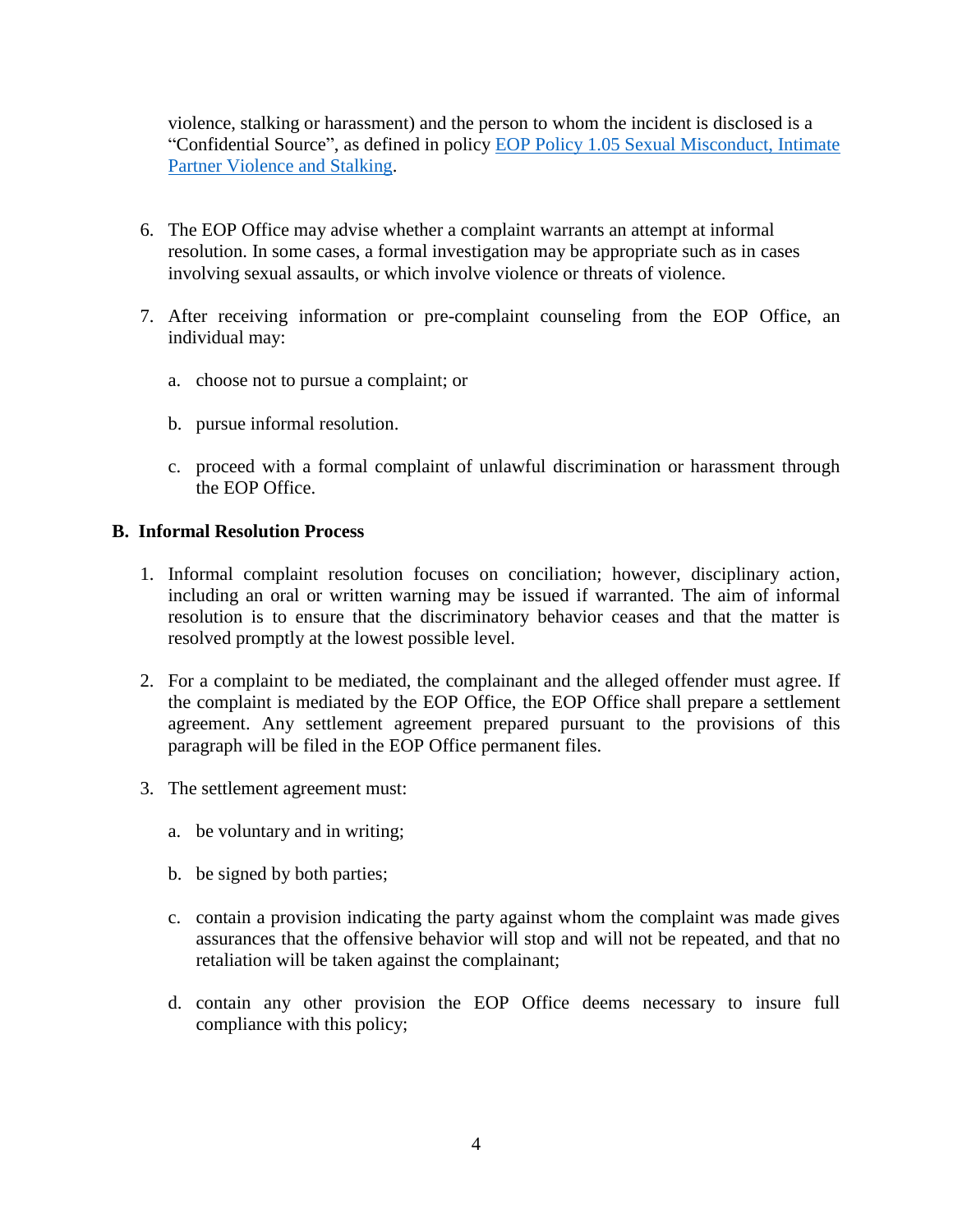e. the EOP Office shall provide a copy of the settlement agreement to both parties, file the original in the EOP Office, and provide a copy to the appropriate official in the Division of Human Resources.

## **C. Formal Procedure**

- 1. Filing a Formal Complaint of Discrimination or Harassment
	- a. In the event the parties do not reach a voluntary settlement agreement, the EOP Office shall conduct a full investigation, which may include obtaining oral and/or written statements from persons the complainant or the alleged offender identifies as witnesses, and from any other persons who possess relevant information.
	- b. To initiate a formal complaint an individual is required to submit a written statement to the EOP Office.
	- c. The complainant must:
		- i. state a cause of action based upon one's membership in a protected class: race, color, national origin, religion, sex, gender, age, disability, sexual orientation, genetics, veteran status, pregnancy, child birth or related medical conditions, or any other category protected by law;
		- ii. file the complaint timely, identify with specificity the alleged offense(s) and the date(s) of the alleged offense(s);
	- iii. indicate the harm, if any, the complainant has suffered, is suffering, or will suffer because of unlawful discrimination or harassment based on her/his protected class status; and
	- iv. specify the relief the complainant is seeking.
- 2. Acknowledging Receipt of Formal Complaint of Discrimination or Harassment

After receipt of a discrimination or harassment complaint form, the EOP designated investigator shall meet with the complainant as soon as possible, generally no later than five work days after receiving the complaint to review the complaint and clarify any issues. The complainant will be asked to identify witnesses to the incident(s), steps taken to resolve the matter, and the relief sought. The complainant will be advised that notice of the complaint of discrimination or harassment and a copy of the complaint will be provided to the alleged offender.

3. Notice of Complaint/Service of Complaint of Discrimination or Harassment

The Notice of Complaint will contain the name of the complainant, the specific allegations (date, places and nature of the discrimination or harassment) and a copy of the complaint.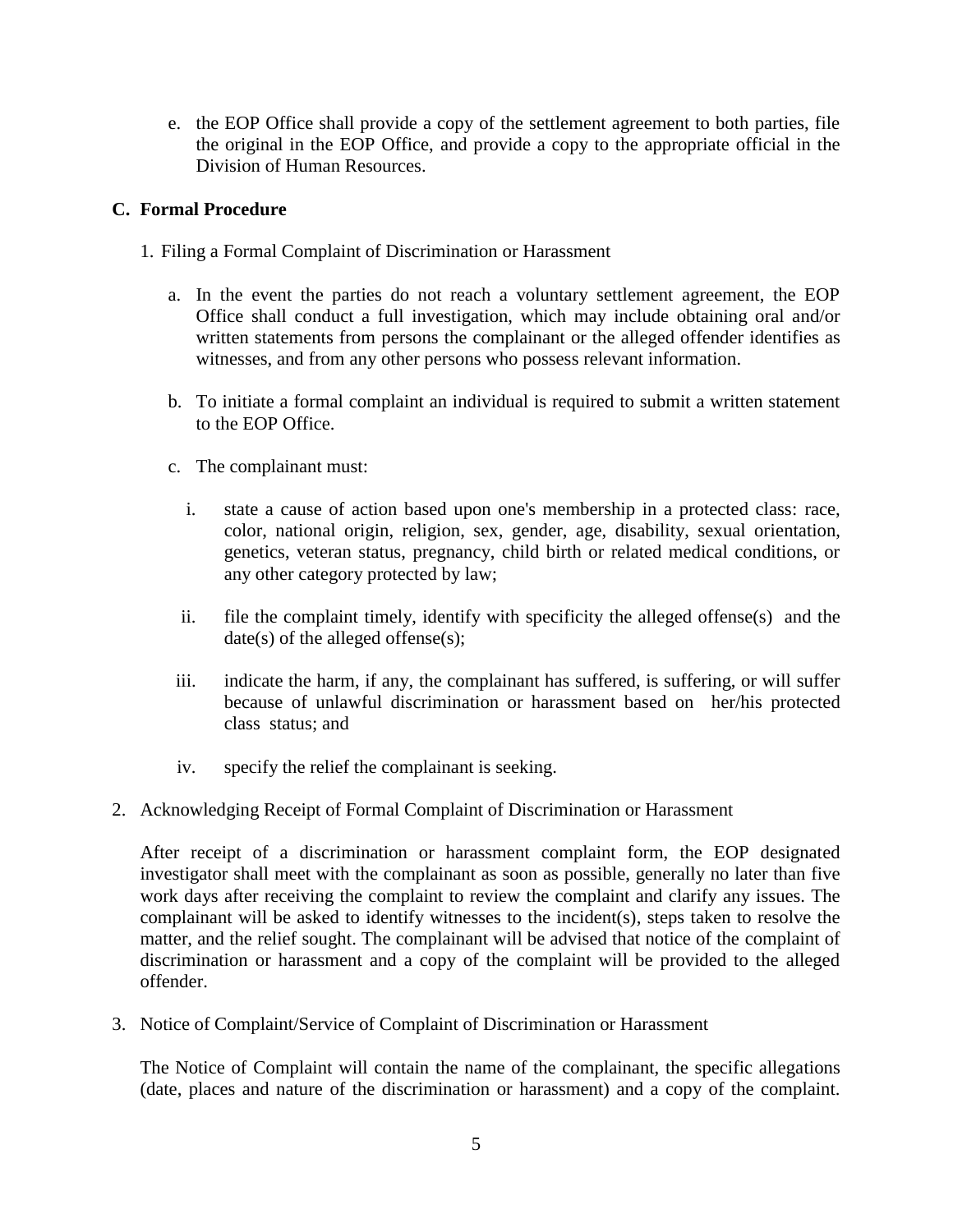The Notice of Complaint is processed as follows:

- a. The Notice of Complaint and a copy of the complaint will be provided to the alleged offender or his/her representative by the EOP Investigator, or other designated university official, normally within five (5) university work days of receipt of the formal complaint. The Notice of Complaint and copy of the complaint may be provided to the alleged offender personally, electronically (by a means capable of verifying delivery), or via certified United States mail, return receipt requested.
- b. The alleged offender shall answer the complaint(s) in writing within five (5) university work days of receiving the Notice of Complaint.
- c. The time limit to provide a written response may be extended with the approval of the designated EOP investigator. If the alleged offender fails to respond, notice of such failure to respond will be provided to the alleged offender's supervisor, and the investigation will proceed. The alleged offender may be compelled by the university to respond to a complaint of discrimination or harassment, to the extent permitted by or consistent with federal and state law. Regardless of whether the alleged offender responds, the EOP Office will endeavor to complete the investigation within the time limit specified herein.
- d. Upon receipt of the alleged offender's response to the complaint, a copy will be provided to the complainant by the EOP investigator. The complainant will be afforded five (5) university work days to provide a written response.
- 4. Investigating Formal Complaints of Unlawful Discrimination or Harassment

The process of formal investigation includes the following:

- a. An investigator will be assigned by the Director of the EOP Office, or the Director's designee.
- b. The investigator will interview separately the complainant, alleged offender, and (if deemed necessary by the investigator) witnesses identified by each party.
- c. The investigator may meet with the complainant and alleged offender together if, in his/her judgment, such a meeting could foster a resolution to the problem and the complainant and alleged offender agree to such a meeting.
- d. If during the investigation, the EOP Office determines harassment or retaliation is occurring, the EOP Office may recommend to the appropriate university officer that immediate steps be taken to stop any further harassment or retaliation.
- e. The EOP Office will endeavor to complete the investigation within 35 university work days of receipt of the formal complaint; however, if warranted by the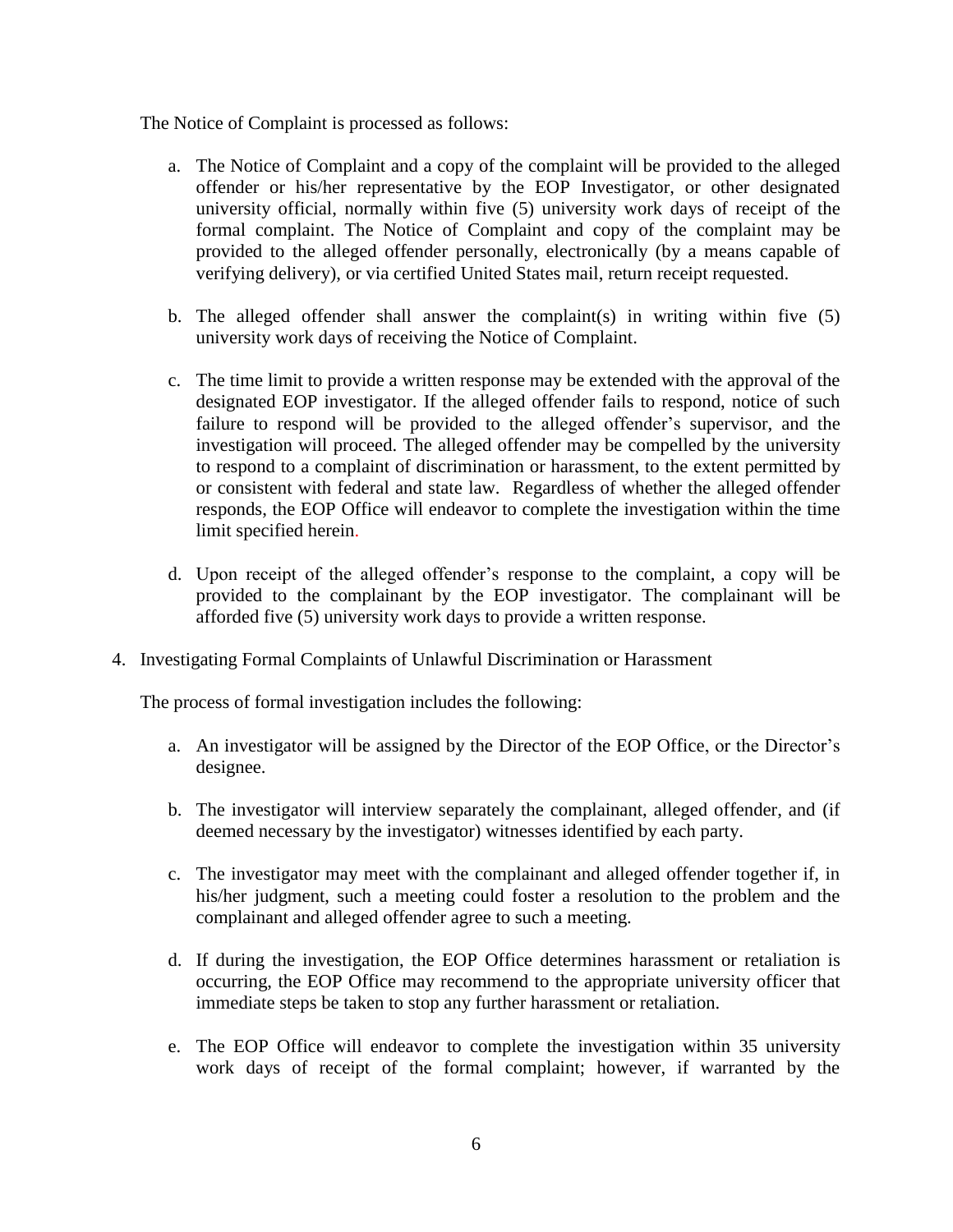circumstances of the complaint, this time may be increased at the discretion of the investigator.

- f. The investigative process is a non-adversarial procedure. There shall be no crossexamination of witnesses by the alleged offender, the complainant or the legal counsel representing either the alleged offender or the complainant during the investigation.
- g. The EOP Office shall treat all information received during the investigation as confidential and shall make it available only to appropriate university officials who have a need to know.
- 5. Report and Recommendations
	- a. Based upon the information obtained during the investigation, the investigator shall issue a report of the findings and make appropriate recommendations. The investigator, as appropriate, may consult the Vice President for Human Resources, the Vice President for Student Affairs, the Executive Vice President for Academic Affairs and Provost and the Office of the General Counsel regarding any recommendation of disciplinary action.
	- b. The report of findings and recommendations shall include a statement of the complaint, a chronology of the investigation (who was interviewed and by whom), the information discovered, a list of documents pertinent to the investigation, the conclusions reached, the investigator's recommendations, the investigator's name and date of the report.
	- c. The EOP investigator will provide the complainant and the alleged offender a copy of the report of the findings of the investigation within five (5) university work days after the conclusion of the formal investigation. The investigative record, including the report of findings, shall be maintained by the Office of Equal Opportunity Programs.
- 6. Findings

The possible findings, which shall be provided to the parties and to the alleged offender's supervisor, department head, or other appropriate university official are (1) no reasonable cause to conclude unlawful discrimination or harassment occurred, or (2) reasonable cause to conclude unlawful discrimination or harassment occurred.

a. If no reasonable cause is found, the complaint is dismissed. If the complainant is dissatisfied with the decision, the complainant may file a complaint with the appropriate federal or state agencies which enforce compliance with laws prohibiting illegal discrimination: Office for Civil Rights of the US Department of Education; Civil Rights Division of the US Department of Justice; Equal Employment Opportunity Commission;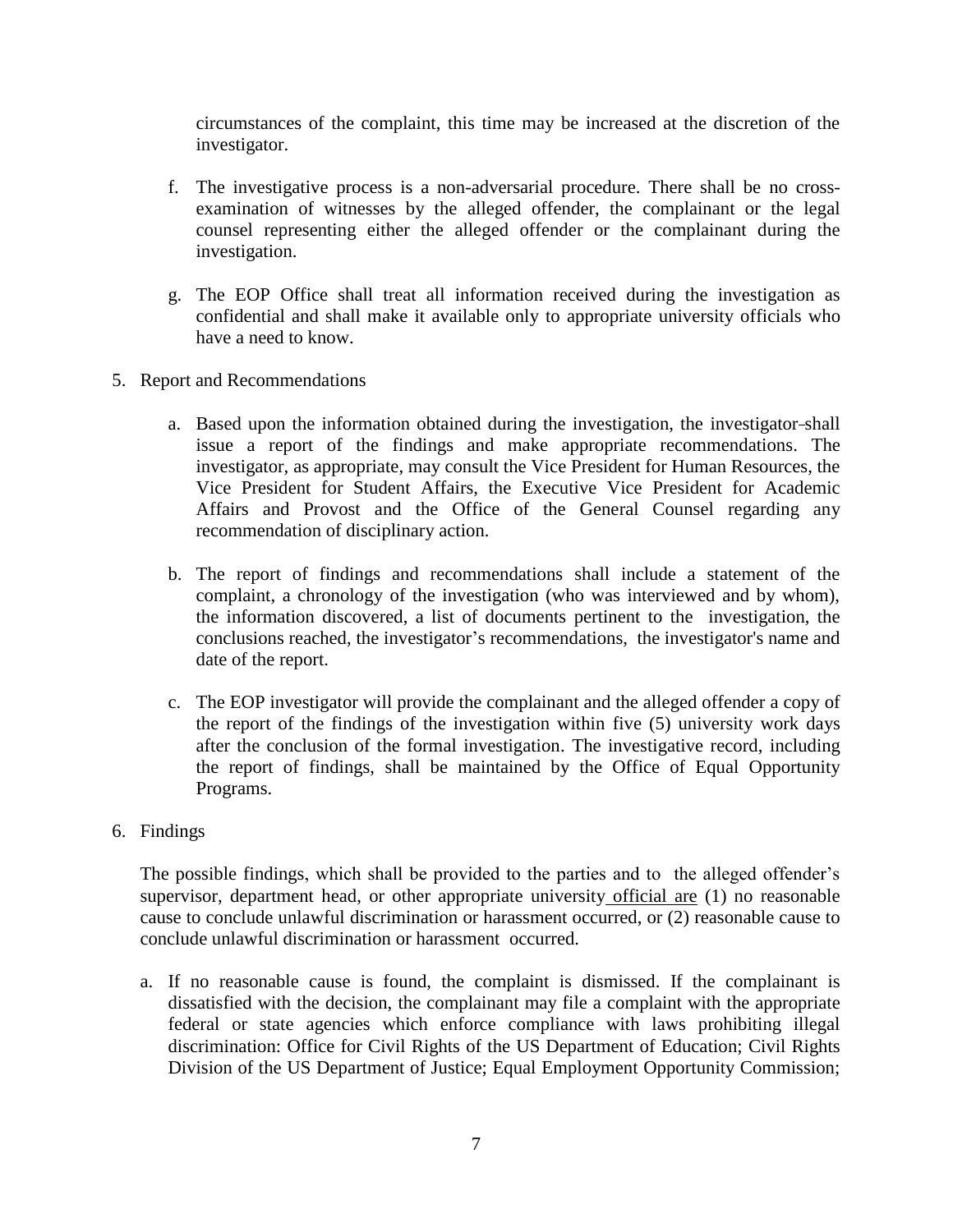Office of Federal Contract Compliance Programs; South Carolina Human Affairs Commission, as appropriate.

- b. If a reasonable cause violation is found, appropriate disciplinary action shall be taken by the appropriate university official, who must notify the alleged offender, in writing, of the action to be taken, the reasons for the action and grievance rights, if any.
- c. The nature of any discipline to be imposed on the alleged offender shall not be communicated to the complainant; however, the complainant may be informed whether the offender will be disciplined.
- 7. The alleged offender may appeal disciplinary action through any available university grievance procedure.

### **D. Related Procedures**

Suspension or Withdrawal of Complaints of Discrimination or Harassment

- 1. The EOP Office may suspend its investigative proceedings at any stage if the EOP investigator receives a written resolution of the complaint agreed to by both parties.
- 2. A complaint, or any part thereof, may be withdrawn at any time upon receipt of a written request from the complainant that the complaint be withdrawn. The alleged offender will be notified of the withdrawal of the complaint. Such withdrawal shall be without prejudice to the rights of the complainant to refile the complaint, subject to applicable state and federal guidelines.
- 3. If the complainant files a complaint with a state or federal agency, or files an action in state or federal court during the EOP Office's investigation, the EOP Office shall immediately cease to process the complaint, pending determination or resolution of the complaint or action by the state or federal agency or court.

### **E. Dismissal of Complaints of Discrimination or Harassment**

- 1. A complaint may be dismissed if the EOP investigator investigating the complaint determines the complaint is without merit, or the accusations are false.
- 2. A complaint may be dismissed if the investigator determines the complainant has not cooperated and the action or actions of the complainant impairs or compromises the EOP Office's ability to conduct an objective investigation. In such instances, where applicable, the EOP Office will cease its investigation and refer the complainant to the appropriate federal/state administrative agencies empowered to conduct investigations of discrimination or harassment.
- 3. Willful false accusations by complainants or abuse of the EOP process may result in sanctions, to include reprimand, suspension, demotion, or dismissal.